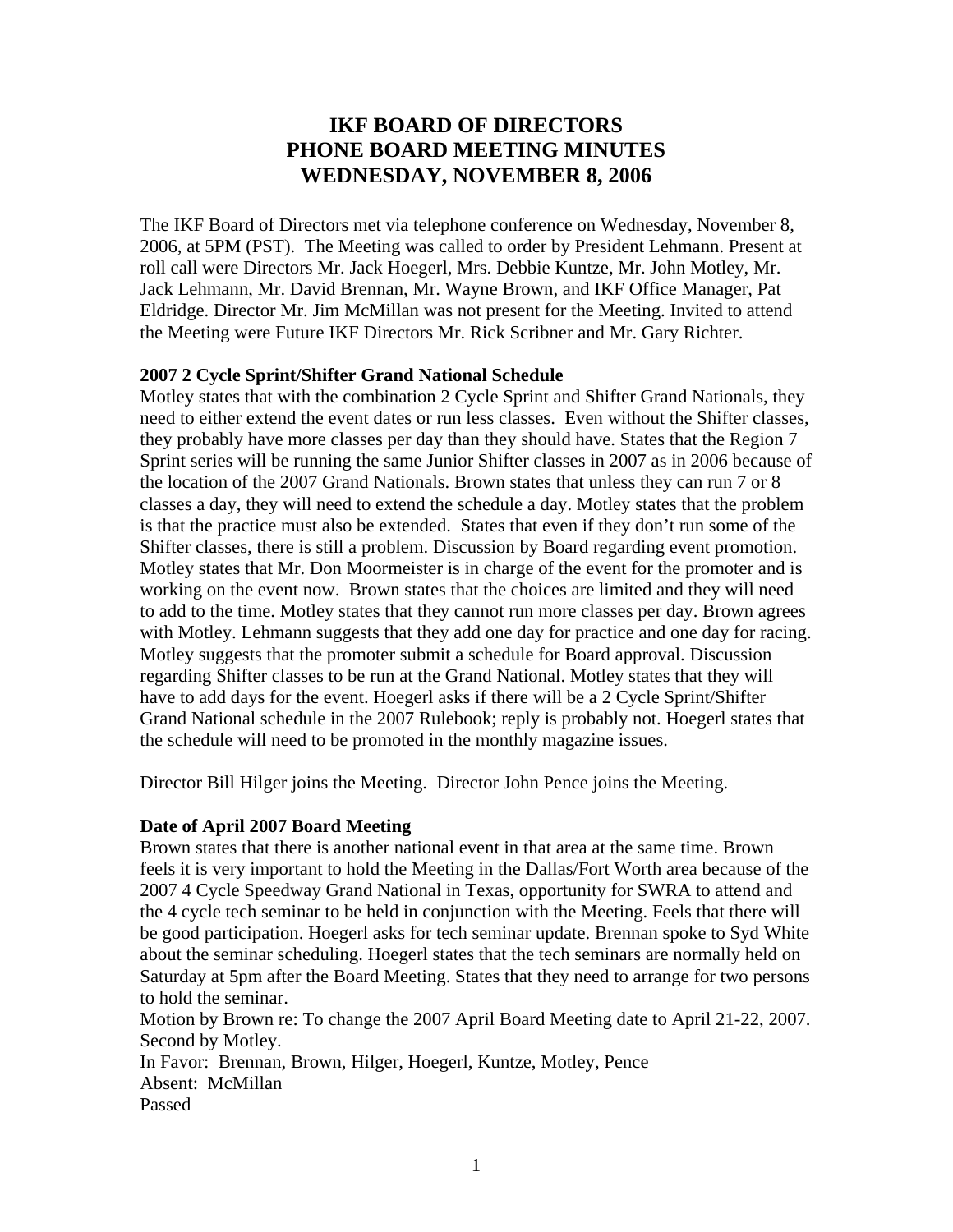### **Grand National Fuel Tanks**

Lehmann states that the IKF was contacted by Mr. Art Verlengiere regarding fuel tanks supplied by RLV for Sprint Grand Nationals. States that the tanks should be located, sold and the proceeds deposited to the IKF accounts. Hoegerl located and picked up the fuel tanks. Discussion by Board to offer these tanks for sale via the Internet. Hoegerl to work on this. Anyone interested in purchasing these tanks can contact the IKF Office or Mr. Jack Hoegerl directly. His contact information is available in the Karter News.

## **Member Email**

Pence received email from IKF insured track regarding a suspended IKF Member attending their event. The suspended member was asked to leave the event. After discussion, the Board confirmed that this was handled correctly.

## **General Items for Board Discussion**

Dons Appeal Letter

Appeal Letter received from Mr. Wim Dons regarding the probation of Mr. Dons and his son for an incident at a Region 4A Speedway event in September 2006. After discussion by the Board, it was agreed that the probations stand. Pence states that probation does not restrict them from racing. Kuntze states that good sportsmanship be exhibited in yourself and in your pits. Discussion by Board regarding handling of probations. Lehmann to contact persons involved.

## Past Due 2006 Grand National Entry Fees

Mr. Rob Niles of Karting Ventures/CalSpeed contacted the IKF Office regarding past due fees owed by Mr. Jim Peters from the 2006 2 Cycle Sprint Grand National. Pursuant to Section 114.7.5 of the 2006 IKF Rulebook, the IKF attempted to contact Mr. Peters via phone, mail and certified mail regarding the past due amount. No contact or payment was received within the 30 day period.

Motion by Hilger to suspend Mr. Jim Peters from the International Kart Federation due to non-payment of Grand National fees. The suspension is effective immediately and will remain in effect six months after restitution is made.

Second by Kuntze.

In Favor: Brennan, Brown, Hilger, Hoegerl, Kuntze, Motley, Pence Absent: McMillan Passed

### Letter from Tomar Racing Clutches

Letter received from Tomar Racing Clutches regarding wet/dry clutches in Sprint classes. Kuntze states that this matter should go through the Proposal System for 2008. Brown states that Tomar needs to send specifications to the IKF Board. Motley states that a radical change cannot be made without going through the Proposal process. Board agrees that this needs to go through the Proposal System. Kuntze states that parameters need to be set for the clutches. Hoegerl states that they need specifications before they move forward. Hilger states that it needs to go to the appropriate Committees for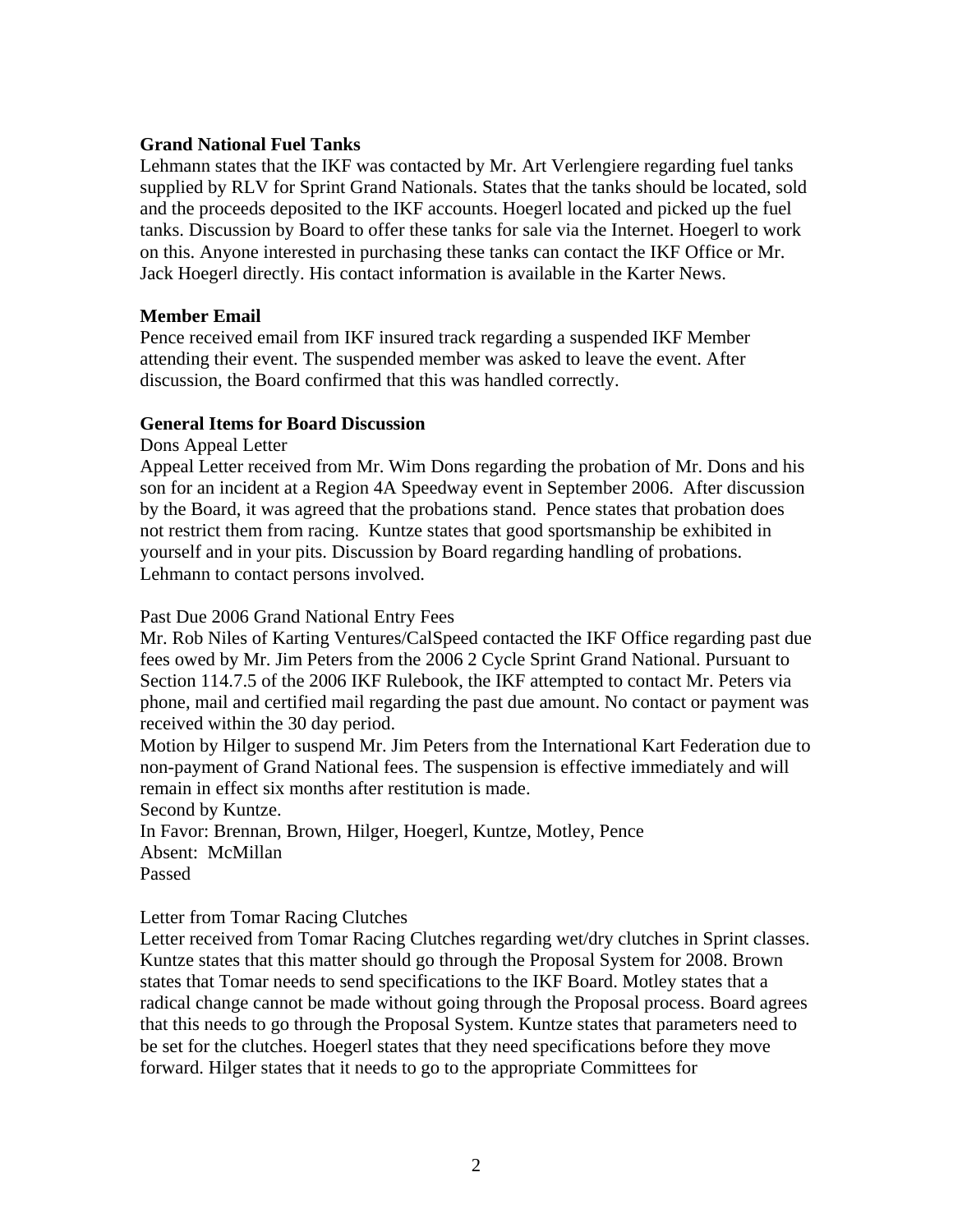recommendation to the Board. Letter approved by Sprint and Tech Committees to be sent to Tomar Racing Clutches.

Section 100.1.3 & 100.1.3.1 of 2007 IKF Rulebook Motion by Kuntze: Section 100.1.3 Remove last sentence: All competitors competing in the IKF National or Regional classes must be IKF members. Add as last sentence: All competitors must be IKF Members. Section 100.1.3.1 Change heading from Combined Races/Series to Joint Races/Series First line should read: Should an IKF Road Race club/track Add as last sentence: All competitors competing in the IKF National or Regional classes must be IKF members. Remove finger from Section 100.1.3. Second by Motley. In Favor: Brennan, Brown, Hilger, Hoegerl, Kuntze, Motley, Pence Absent: McMillan Passed

## **Items Tabled from October Phone Board Meeting**

Supplied Cans for Grand Nationals

Hoegerl states that he and Motley are still working on this. Discusses proposal from RLV concerning the supplying of cans for the Grand Nationals. RLV states that it is costly and time consuming but is still interested in providing five new cans for each of the classes that are run at the Grand Nationals so the cans can be replaced for the ones that are cut in half and teched. Motley and Hoegerl agree with this. Lehmann agrees with the proposal. Brown states that he and Motley have discussed this matter. Motley states that they run all year long without a welded can in the regional and local areas. They need to tighten up the tech procedures for it. If they are concerned about tuned up cans at the Nationals, they should be concerned about it at the regional and club races as well. Brown agrees and asks how do they tech? Motley states that they need to work on the tech procedures for it. Brown asks if it is a problem for them to start welding the end caps up; Motley states that he has not approached them about it. Lehmann states that it will cost more; Motley agrees. Discussion by Board. Brown asks Motley to send him a can. Motley to contact Rod Verlengiere at RLV and get a can sent to Brown. Hoegerl states that this does not need to be settled tonight. Motley will check it when returned from Brown and they can discuss how to tech it.

### Leopard Exhaust Height

Motley states that in discussion with Ron Emmick, they will go with the dimension and forget the duration. Hoegerl agrees that they will go with the LAD gauge and not use the degree wheel. Brown states that the Rulebook needs to be changed then. Motley states that we will eliminate the degree wheel on the Leopard engine. Clarification that this is for National Cup only. Motley states that we have one more year with all of these specs and then we may be going to go with different engines, different specs. Motley states that he is opposed to changing it, as are Ron Emmick and Jack Hoegerl. Brown states that